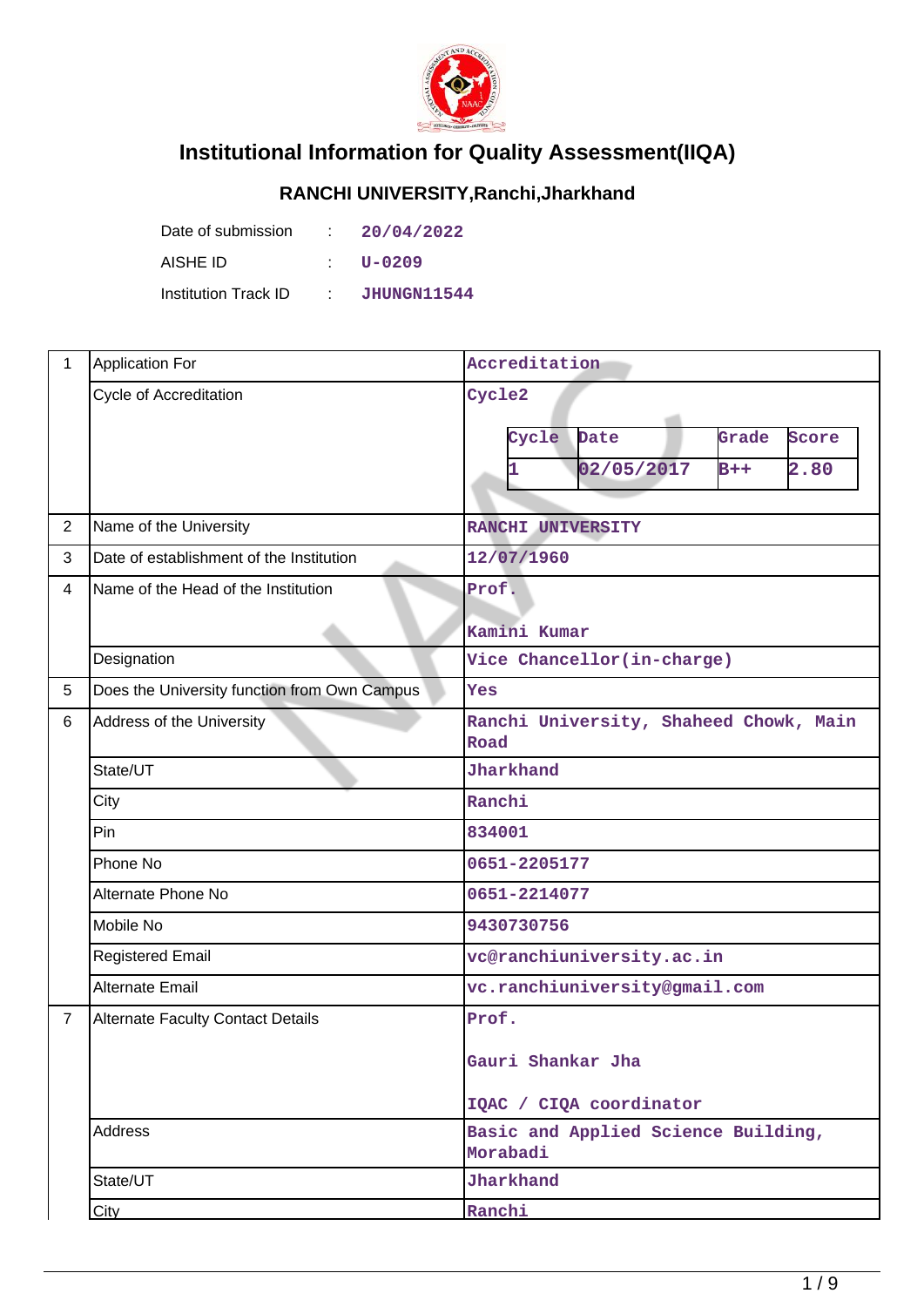|    | Pin                                                                                                                                                            |                           | 834008                     |                                     |
|----|----------------------------------------------------------------------------------------------------------------------------------------------------------------|---------------------------|----------------------------|-------------------------------------|
|    | Phone No                                                                                                                                                       |                           | 0651-2207986               |                                     |
|    | Alternate Phone No                                                                                                                                             |                           |                            |                                     |
|    | Mobile No                                                                                                                                                      |                           | 9436049308                 |                                     |
|    | Email                                                                                                                                                          |                           |                            | directoriqac@ranchiuniversity.ac.in |
|    | Alternate Email                                                                                                                                                |                           | directorigacru@gmail.com   |                                     |
| 8  | Website                                                                                                                                                        |                           | www.ranchiuniversity.ac.in |                                     |
| 9  | Has the Institution completed 6 years of existence /                                                                                                           |                           | Yes                        |                                     |
|    | Years of graduation of last two batches                                                                                                                        |                           | Year1- 2020 Year2- 2021    |                                     |
|    |                                                                                                                                                                |                           |                            |                                     |
| 10 | Nature of the University                                                                                                                                       |                           | <b>State University</b>    |                                     |
|    |                                                                                                                                                                |                           | View Document              |                                     |
| 11 | Type of University                                                                                                                                             |                           | Affiliating                |                                     |
|    |                                                                                                                                                                |                           |                            |                                     |
| 12 |                                                                                                                                                                |                           |                            |                                     |
|    | Does the University have duly recognized Constituent College/Regional Centre/off shore campus/multiple<br>campus/PG Center If yes, give details of location(s) |                           |                            |                                     |
|    |                                                                                                                                                                |                           |                            |                                     |
|    | <b>Institute Name</b>                                                                                                                                          | <b>State/Country Name</b> | <b>Address</b>             |                                     |
|    | PG centre                                                                                                                                                      | Jharkhand                 |                            | Basic And Applied Science           |
|    |                                                                                                                                                                |                           |                            | Campus, Morabadi, Ranchi            |
|    | PG centre                                                                                                                                                      | Jharkhand                 |                            | Social Science Block,               |
|    |                                                                                                                                                                | Jharkhand                 |                            | Morabadi, Ranchi                    |
|    | PG centre                                                                                                                                                      |                           | Ranchi                     | Humanities Block, Morabadi,         |
|    | PG centre                                                                                                                                                      | Jharkhand                 |                            | Tribal And Regional                 |
|    |                                                                                                                                                                |                           |                            | Languages Block, Morabadi,          |
|    |                                                                                                                                                                |                           | Ranchi                     |                                     |
|    | Institutes                                                                                                                                                     | Jharkhand                 |                            | Institute Of Management             |
|    |                                                                                                                                                                |                           |                            | Studies, Morabadi, Ranchi           |
|    | Institutes                                                                                                                                                     | Jharkhand                 |                            | Institute Of Legal Studies,         |
|    |                                                                                                                                                                |                           |                            | Morabadi, Ranchi                    |
|    | Institutes                                                                                                                                                     | Jharkhand                 |                            | Institute Of Fashion Design         |
|    |                                                                                                                                                                |                           |                            | And Management, Morabadi,           |
|    |                                                                                                                                                                |                           | Ranchi                     |                                     |
|    | <b>Institutes</b>                                                                                                                                              | Jharkhand                 |                            | School Of Yogic Sciences,           |
|    |                                                                                                                                                                |                           |                            | Morabadi, Ranchi                    |
|    | Institutes                                                                                                                                                     | Jharkhand                 |                            | School Of Mass                      |
|    |                                                                                                                                                                |                           | Ranchi                     | Communication, Morabadi,            |
|    | Institutes                                                                                                                                                     | Jharkhand                 |                            | School Of Archeology And            |
|    |                                                                                                                                                                |                           |                            | Museology, Morabadi, Ranchi         |
|    | PG centre                                                                                                                                                      | Jharkhand                 |                            | Commerce And Business               |
|    |                                                                                                                                                                |                           |                            | Management, Morabadi, Ranchi        |
|    |                                                                                                                                                                |                           |                            |                                     |
|    | Approval for Campus: View Document                                                                                                                             |                           |                            |                                     |
| 13 | Is the Institution recognized under section 2(f) of the<br>UGC Act?                                                                                            |                           | <b>Yes</b>                 |                                     |
|    |                                                                                                                                                                |                           | 12/07/1960                 |                                     |
|    |                                                                                                                                                                |                           | <u>View Document</u>       |                                     |
|    |                                                                                                                                                                |                           |                            |                                     |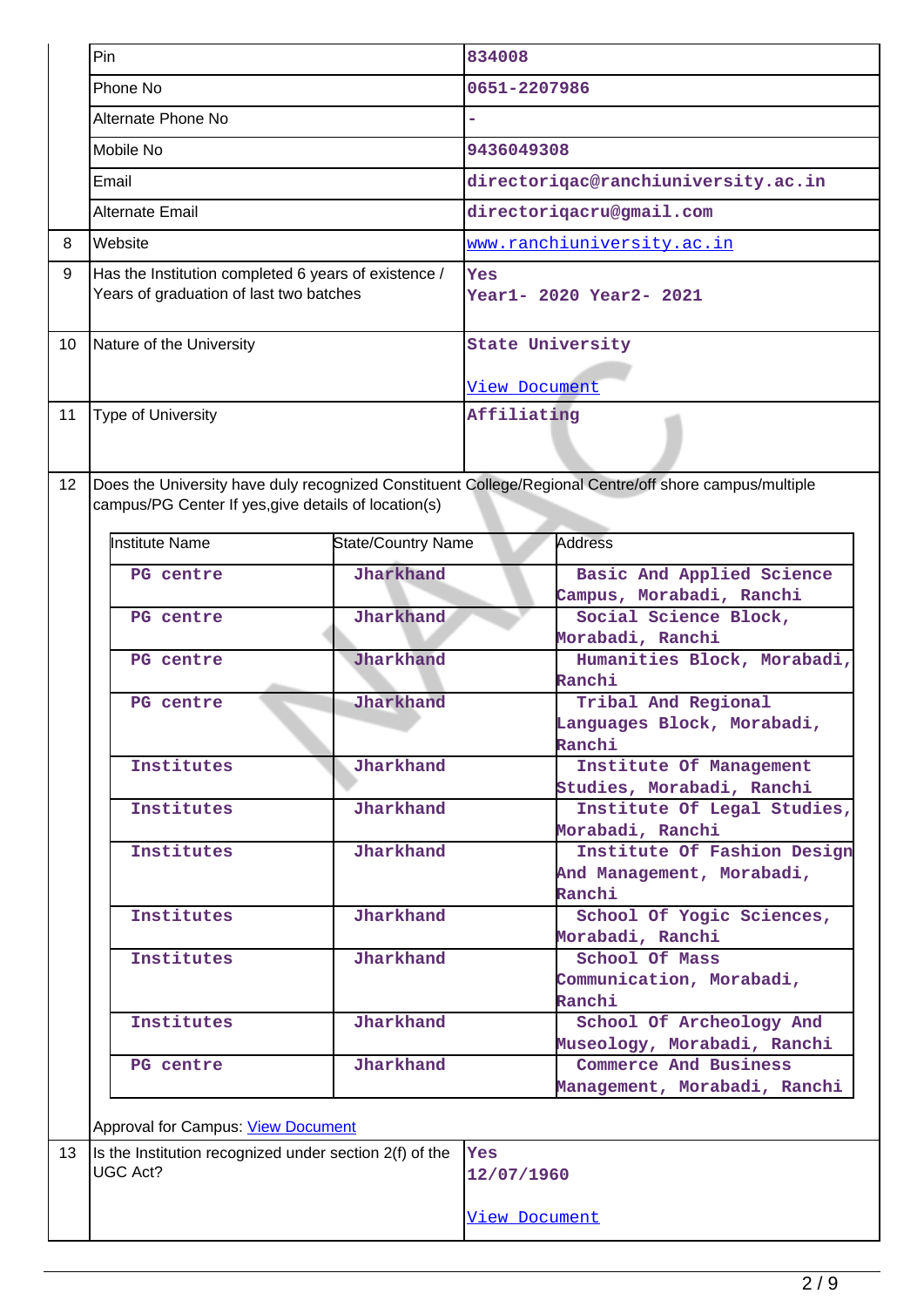| 14               | Is the Institution recognized under section 12B of the Yes<br><b>UGC Act?</b>                                                                 |                            | 12/07/1960              |            |                        |  |
|------------------|-----------------------------------------------------------------------------------------------------------------------------------------------|----------------------------|-------------------------|------------|------------------------|--|
|                  | If yes, date of recognition by UGC under section<br>12B along with latest Plan General Development<br>Grant release letter                    |                            | <b>View Document</b>    |            |                        |  |
| 15 <sub>15</sub> | If the University is not under the purview of UGC<br>indicate the parent Ministry / Authority under which it<br>was established(attach proof) |                            | <b>No</b>               |            |                        |  |
| 16               | Is the institution recognised as a 'University with<br>Potential for Excellence (CPE)' by the UGC?                                            |                            | <b>No</b>               |            |                        |  |
| 17               | Is the University offering any programmes recognised Yes<br>by any Statutory Regulatory Authority (SRA)                                       |                            |                         |            |                        |  |
|                  | <b>Statutory Regulatory Authorities</b>                                                                                                       |                            |                         |            |                        |  |
|                  |                                                                                                                                               |                            | SRA program             |            | Document               |  |
|                  |                                                                                                                                               |                            | <b>BCI</b>              |            | View Document          |  |
|                  |                                                                                                                                               |                            |                         |            |                        |  |
| 18               | Number of programmes offered                                                                                                                  |                            |                         |            |                        |  |
|                  | Programmes                                                                                                                                    |                            | Number                  |            |                        |  |
|                  | <b>UG</b>                                                                                                                                     |                            | 4                       |            |                        |  |
|                  | $_{\rm PG}$                                                                                                                                   |                            | 46                      |            |                        |  |
|                  |                                                                                                                                               |                            |                         |            |                        |  |
|                  | Post Master's (DM, Ayurveda                                                                                                                   |                            | 0                       |            |                        |  |
|                  | Vachaspathi, M.Ch)<br>Pre Doctoral (M.Phil)                                                                                                   |                            | 0                       |            |                        |  |
|                  |                                                                                                                                               |                            |                         |            |                        |  |
|                  | Doctoral (Ph.D)                                                                                                                               |                            | 30                      |            |                        |  |
|                  | Post Doctoral (D.Sc , D.Litt ,                                                                                                                |                            | 30                      |            |                        |  |
|                  | LLD)                                                                                                                                          |                            |                         |            |                        |  |
|                  | PG Diploma recognised by statutory 3<br>authority including university                                                                        |                            |                         |            |                        |  |
|                  | Diploma                                                                                                                                       |                            | $\overline{0}$          |            |                        |  |
|                  | Certificate / Awareness                                                                                                                       |                            | $\overline{\mathbf{4}}$ |            |                        |  |
|                  |                                                                                                                                               |                            |                         |            |                        |  |
| 19               | <b>Programme Details</b>                                                                                                                      |                            |                         |            |                        |  |
|                  | Program                                                                                                                                       | Department                 |                         |            | <b>SRA Recognition</b> |  |
|                  | BSc(Yogic Science)                                                                                                                            | School Of Yogic            |                         |            |                        |  |
|                  |                                                                                                                                               | Sciences                   |                         |            |                        |  |
|                  | BA(Archaeology and                                                                                                                            | School Of Archaeology      |                         |            |                        |  |
|                  | Museology)                                                                                                                                    | And Museology              |                         |            |                        |  |
|                  | <b>BBA LLB(Honours)</b>                                                                                                                       | Institute Of Legal         |                         | <b>BCI</b> |                        |  |
|                  | <b>BA</b>                                                                                                                                     | Studies<br>School Of Mass  |                         |            |                        |  |
|                  | (Journalism) (Jounalism Communication                                                                                                         |                            |                         |            |                        |  |
|                  | and Mass                                                                                                                                      |                            |                         |            |                        |  |
|                  | Communication)                                                                                                                                |                            |                         |            |                        |  |
|                  | MCom(Commerce and                                                                                                                             | University Department      |                         |            |                        |  |
|                  | <b>Business Management)</b>                                                                                                                   | Of Commerce And            |                         |            |                        |  |
|                  |                                                                                                                                               | <b>Business Management</b> |                         |            |                        |  |
|                  | MSc(Yogic Sciences)                                                                                                                           | School Of Yogic            |                         |            |                        |  |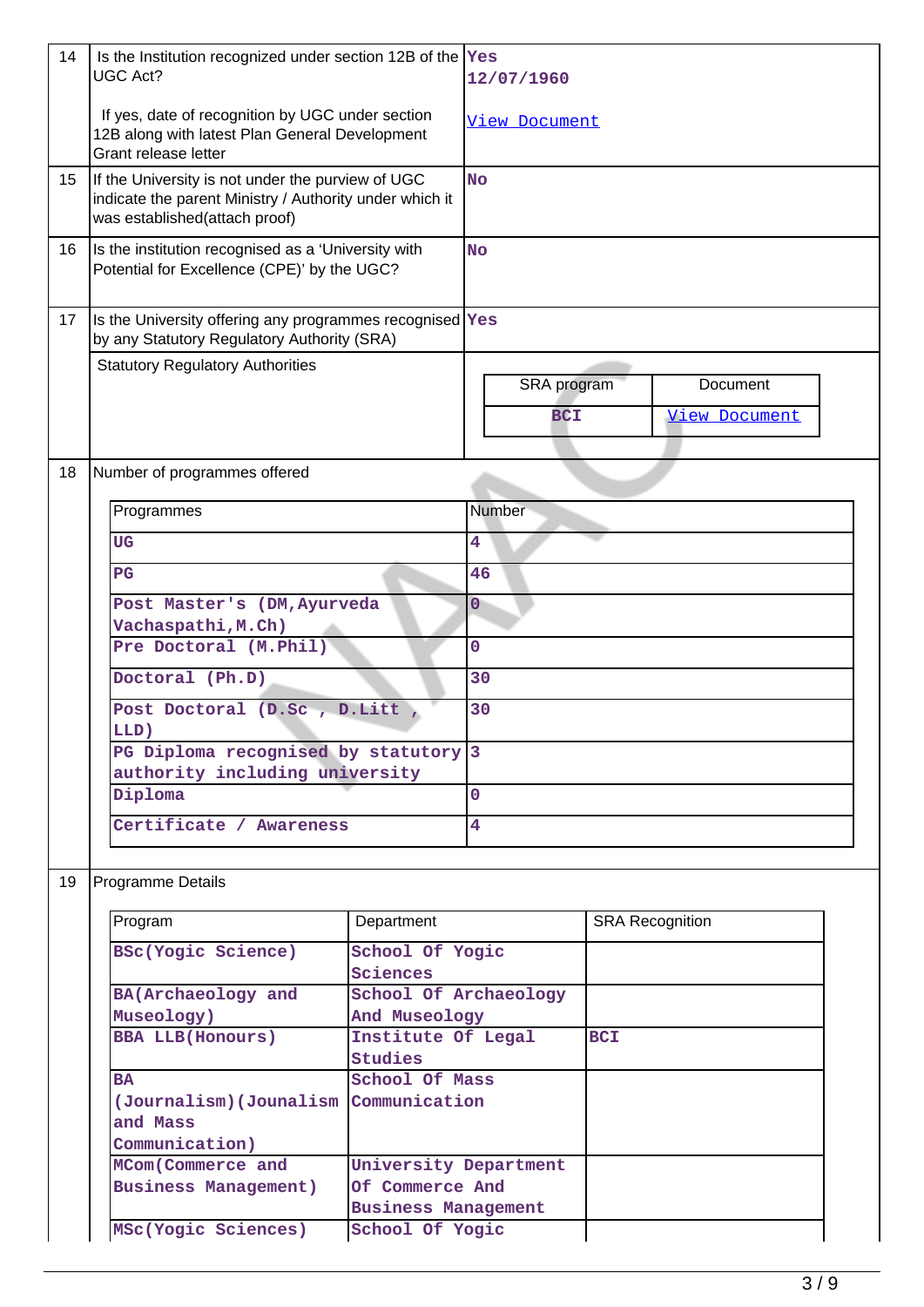|                               | Sciences              |  |
|-------------------------------|-----------------------|--|
| MA(Panch Pargania)            | University Department |  |
|                               | Of Panch Pargania     |  |
| MA (Archaeology and           | School Of Archaeology |  |
| Museology)                    | And Museology         |  |
| MCA (Master of Computer       | University Department |  |
| Application)                  | Of Mathematics        |  |
| <b>MBA(Master of Business</b> | Institute Of          |  |
| Administration)               | Management Studies    |  |
| <b>MA(ANTHROPOLOGY)</b>       | University Department |  |
|                               |                       |  |
|                               | Of Anthropology       |  |
| MA (RURAL DEVELOPMENT)        | University Department |  |
|                               | Of Anthropology       |  |
| <b>MA(BENGALI)</b>            | University Department |  |
|                               | Of Bengali            |  |
| <b>MA(ENGLISH)</b>            | University Department |  |
|                               | Of English            |  |
| <b>MA(HINDI)</b>              | University Department |  |
|                               | Of Hindi              |  |
| <b>MA(PHILOSOPHY)</b>         | University Department |  |
|                               | Of Philosophy         |  |
| <b>MA(SANSKRIT)</b>           | University Department |  |
|                               | Of Sanskrit           |  |
| MA (JYOTIRVIGYAN)             | University Department |  |
|                               | Of Sanskrit           |  |
| <b>MA(URDU)</b>               | University Department |  |
|                               | Of Urdu               |  |
| MA(HO)                        | University Department |  |
|                               | Of Ho                 |  |
| <b>MA(KHARIA)</b>             | University Department |  |
|                               | Of Kharia             |  |
| <b>MA(KHORTHA)</b>            | University Department |  |
|                               | Of Khortha            |  |
| <b>MA(KURMALI)</b>            | University Department |  |
|                               | Of Kurmali            |  |
| <b>MA(KURUX)</b>              | University Department |  |
|                               | Of Kurux              |  |
| <b>MA(MUNDARI)</b>            | University Department |  |
|                               | Of Mundari            |  |
| <b>MA(NAGPURI)</b>            | University Department |  |
|                               | Of Nagpuri            |  |
| <b>MA(SANTALI)</b>            | University Department |  |
|                               | Of Santali            |  |
| <b>MA(ECONOMICS)</b>          | University Department |  |
|                               | Of Economics          |  |
|                               |                       |  |
| <b>MA(GEOGRAPHY)</b>          | University Department |  |
|                               | Of Geography          |  |
| <b>MA(HISTORY)</b>            | University Department |  |
|                               | Of History            |  |
| MA(HOME SCIENCE)              | University Department |  |
|                               | Of Home Science       |  |
| MA (POLITICAL SCIENCE)        | University Department |  |
|                               | Of Political Science  |  |
| <b>MA (PUBLIC</b>             | University Department |  |
| <b>ADMINISTRATION)</b>        | Of Political Science  |  |
| <b>MA(PSYCHOLOGY)</b>         | University Department |  |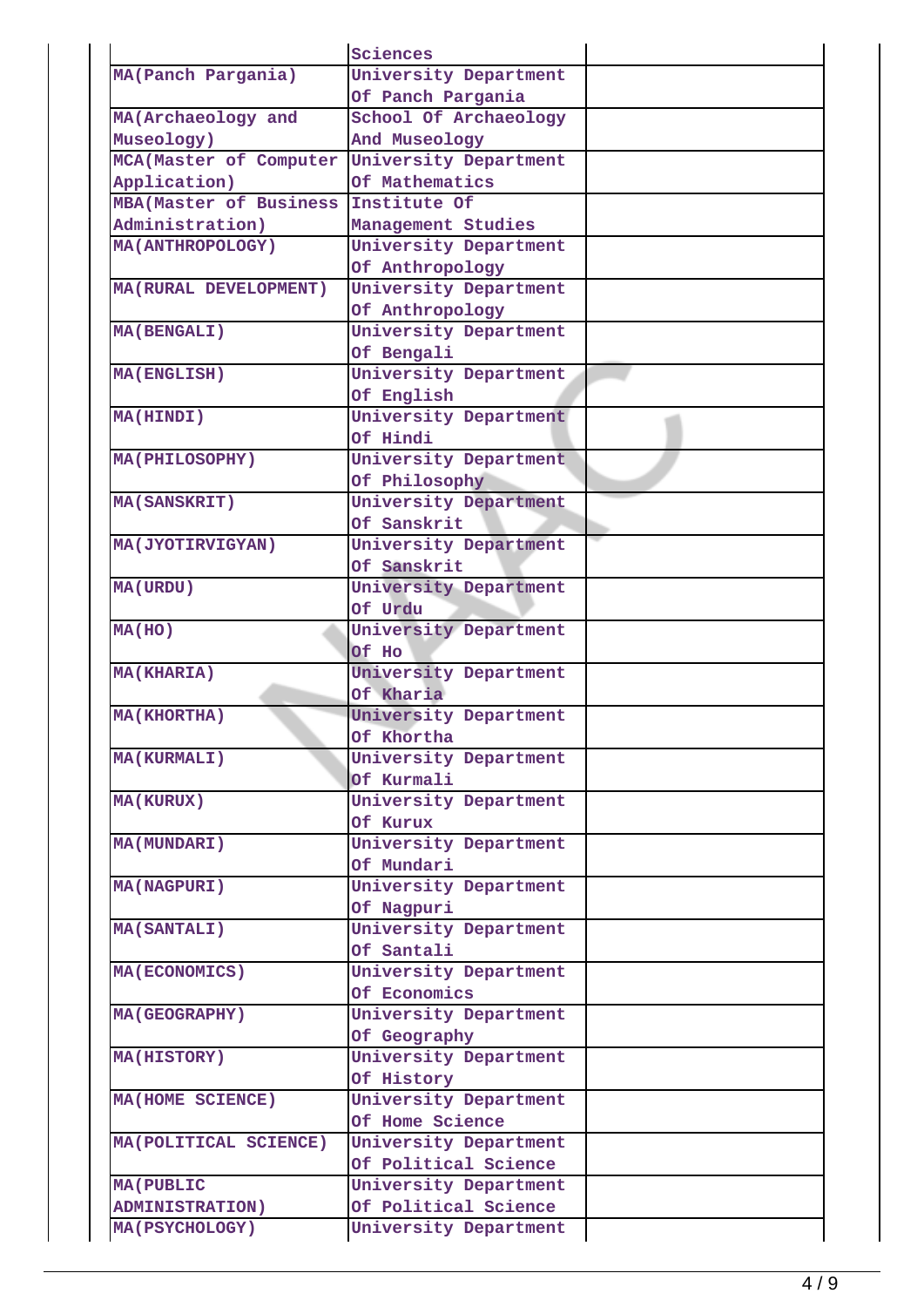|                                        | Of Psychology              |            |
|----------------------------------------|----------------------------|------------|
| <b>MA(SOCIOLOGY)</b>                   | University Department      |            |
|                                        | Of Sociology               |            |
| <b>MA(HUMAN RIGHTS)</b>                | University Department      |            |
|                                        | Of Sociology               |            |
| <b>MSC(BOTANY)</b>                     | University Department      |            |
|                                        | Of Botany                  |            |
| MSC(BIOTECHNOLOGY)                     | University Department      |            |
|                                        | Of Botany                  |            |
| <b>MSC(CHEMISTRY)</b>                  | University Department      |            |
|                                        | Of Chemistry               |            |
| <b>MSC(GEOLOGY)</b>                    | University Department      |            |
|                                        | Of Geology                 |            |
|                                        | University Department      |            |
| MSC(PHYSICS)                           |                            |            |
|                                        | Of Physics                 |            |
| MSC(ELECTRONICS AND                    | University Department      |            |
| <b>COMMUNICATION)</b>                  | Of Physics                 |            |
| <b>MSC(MATHEMATICS)</b>                | University Department      |            |
|                                        | Of Mathematics             |            |
| MSC(ZOOLOGY)                           | University Department      |            |
|                                        | Of Zoology                 |            |
| <b>MSC (ENVIRONMENTAL</b>              | University Department      |            |
| <b>SCIENCE)</b>                        | Of Zoology                 |            |
| <b>MA (FASHION DESIGN AND</b>          | University Department      |            |
| <b>MANAGEMENT)</b>                     | Of Home Science            |            |
| <b>MA (CLINICAL</b>                    | University Department      |            |
| <b>PSYCHOLOGY)</b>                     | Of Psychology              |            |
| MA (PERFORMING AND FINE                | Department Of              |            |
| ARTS)                                  | Performing And Fine        |            |
|                                        | Arts                       |            |
| LLM(Master of Laws)                    | Institute Of Legal         | <b>BCI</b> |
|                                        | Studies                    |            |
| MA (Journalism) (Journa School Of Mass |                            |            |
| lism and Mass                          | Communication              |            |
| Communication)                         |                            |            |
| PhD or DPhil                           | University Department      |            |
|                                        | Of Geography               |            |
| PhD or DPhil                           | University Department      |            |
|                                        | Of Anthropology            |            |
| PhD or DPhil                           | University Department      |            |
|                                        | Of Commerce And            |            |
|                                        | <b>Business Management</b> |            |
|                                        |                            |            |
| PhD or DPhil                           | University Department      |            |
|                                        | Of Bengali                 |            |
| PhD or DPhil                           | University Department      |            |
|                                        | Of English                 |            |
| PhD or DPhil                           | University Department      |            |
|                                        | Of Hindi                   |            |
| PhD or DPhil                           | University Department      |            |
|                                        | Of Philosophy              |            |
| PhD or DPhil                           | University Department      |            |
|                                        | Of Sanskrit                |            |
| PhD or DPhil                           | University Department      |            |
|                                        | Of Urdu                    |            |
| PhD or DPhil                           | University Department      |            |
|                                        |                            |            |
|                                        | Of Ho                      |            |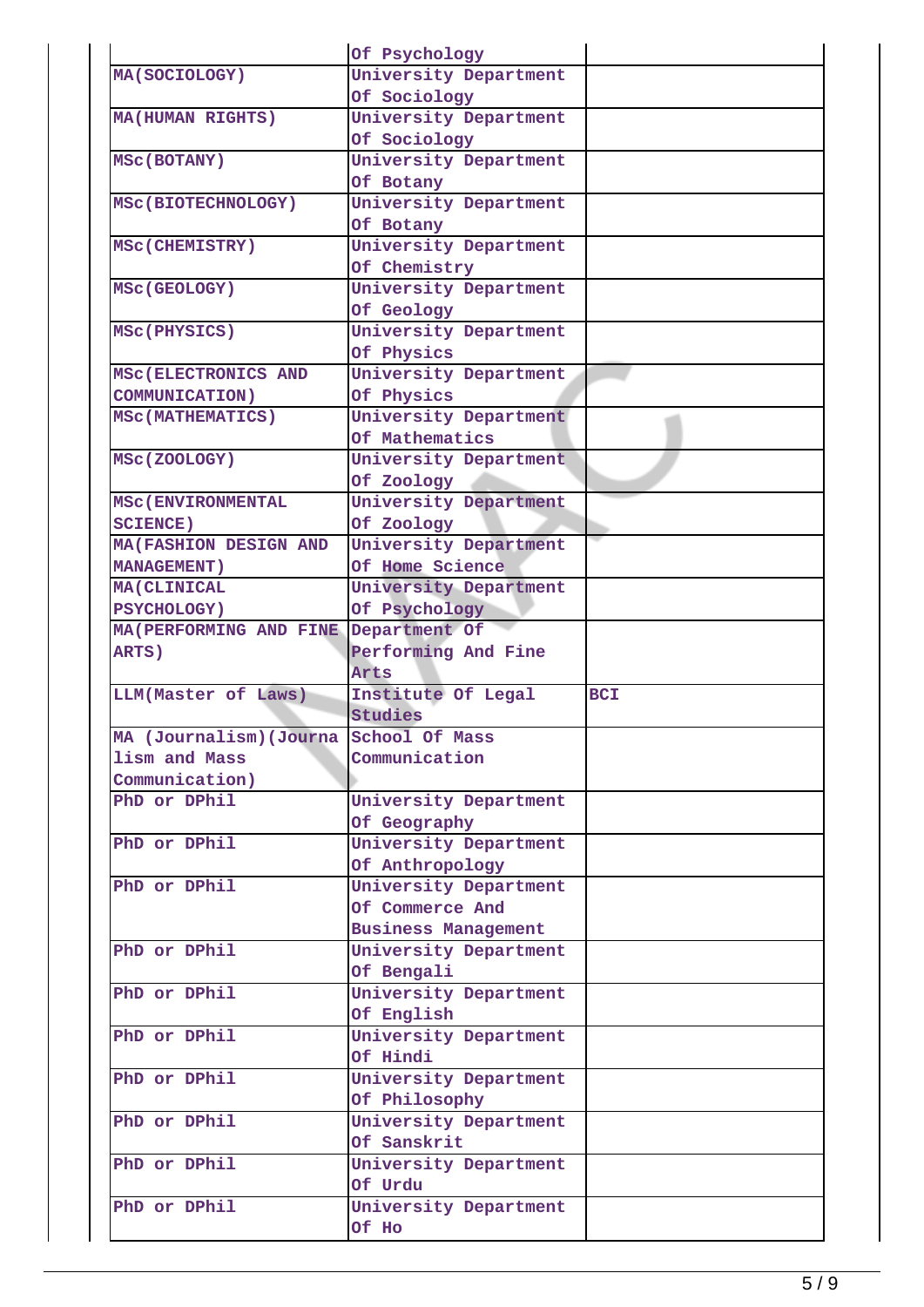| PhD or DPhil | University Department |  |
|--------------|-----------------------|--|
|              | Of Kharia             |  |
| PhD or DPhil | University Department |  |
|              | Of Khortha            |  |
| PhD or DPhil | University Department |  |
|              | Of Kurmali            |  |
| PhD or DPhil | University Department |  |
|              | Of Kurux              |  |
| PhD or DPhil | University Department |  |
|              | Of Mundari            |  |
| PhD or DPhil | University Department |  |
|              | Of Nagpuri            |  |
| PhD or DPhil | University Department |  |
|              | Of Panch Pargania     |  |
| PhD or DPhil | University Department |  |
|              | Of Santali            |  |
| PhD or DPhil | University Department |  |
|              | Of Economics          |  |
| PhD or DPhil | University Department |  |
|              | Of History            |  |
| PhD or DPhil | University Department |  |
|              | Of Home Science       |  |
| PhD or DPhil | University Department |  |
|              |                       |  |
| PhD or DPhil | Of Political Science  |  |
|              | University Department |  |
|              | Of Psychology         |  |
| PhD or DPhil | University Department |  |
|              | Of Sociology          |  |
| PhD or DPhil | University Department |  |
|              | Of Botany             |  |
| PhD or DPhil | University Department |  |
|              | Of Chemistry          |  |
| PhD or DPhil | University Department |  |
|              | Of Geology            |  |
| PhD or DPhil | University Department |  |
|              | Of Mathematics        |  |
| PhD or DPhil | University Department |  |
|              | Of Physics            |  |
| PhD or DPhil | University Department |  |
|              | Of Zoology            |  |
| DLitt        | University Department |  |
|              | Of Psychology         |  |
| <b>DLitt</b> | University Department |  |
|              | Of Home Science       |  |
| DLitt        | University Department |  |
|              | Of Political Science  |  |
| DLitt        | University Department |  |
|              | Of Sociology          |  |
|              |                       |  |
| <b>DSC</b>   | University Department |  |
|              | Of Botany             |  |
| <b>DSC</b>   | University Department |  |
|              | Of Chemistry          |  |
| <b>DSC</b>   | University Department |  |
|              | Of Geology            |  |
| <b>DSC</b>   | University Department |  |
|              | Of Mathematics        |  |
|              |                       |  |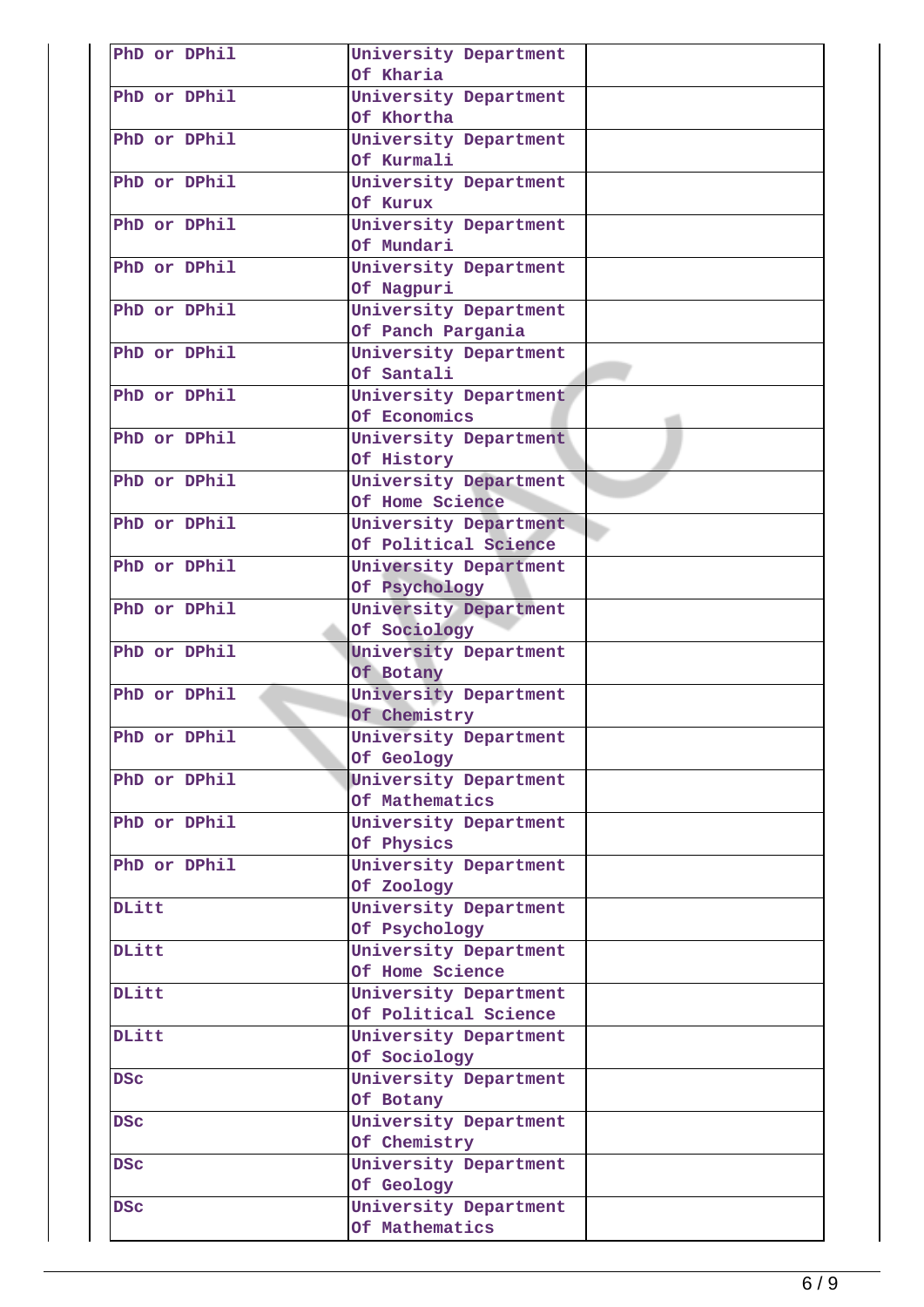| <b>DSC</b>                                                                          |                            | University Department |       |  |
|-------------------------------------------------------------------------------------|----------------------------|-----------------------|-------|--|
|                                                                                     | Of Physics                 |                       |       |  |
| <b>DSC</b>                                                                          |                            | University Department |       |  |
|                                                                                     | Of Zoology                 |                       |       |  |
| <b>DLitt</b>                                                                        |                            | University Department |       |  |
|                                                                                     | Of Bengali                 |                       |       |  |
| <b>DLitt</b>                                                                        |                            | University Department |       |  |
|                                                                                     | Of English                 |                       |       |  |
| DLitt                                                                               |                            | University Department |       |  |
|                                                                                     | Of Hindi                   |                       |       |  |
| <b>DLitt</b>                                                                        |                            | University Department |       |  |
|                                                                                     | Of Philosophy              |                       |       |  |
| DLitt                                                                               |                            | University Department |       |  |
|                                                                                     | Of Sanskrit                |                       |       |  |
| DLitt                                                                               |                            | University Department |       |  |
|                                                                                     | Of Urdu                    |                       |       |  |
| <b>DLitt</b>                                                                        |                            | University Department |       |  |
|                                                                                     | Of Ho                      |                       |       |  |
| DLitt                                                                               |                            | University Department |       |  |
|                                                                                     | Of Kharia                  |                       |       |  |
| DLitt                                                                               |                            |                       |       |  |
|                                                                                     | Of Khortha                 | University Department |       |  |
|                                                                                     |                            |                       |       |  |
| <b>DLitt</b>                                                                        |                            | University Department |       |  |
|                                                                                     | Of Kurmali                 |                       |       |  |
| DLitt                                                                               |                            | University Department |       |  |
|                                                                                     | Of Kurux                   |                       |       |  |
| <b>DLitt</b>                                                                        |                            | University Department |       |  |
|                                                                                     | Of Mundari                 |                       |       |  |
| <b>DLitt</b>                                                                        |                            | University Department |       |  |
|                                                                                     | Of Nagpuri                 |                       |       |  |
| DLitt                                                                               |                            | University Department |       |  |
|                                                                                     | Of Panch Pargania          |                       |       |  |
| DLitt                                                                               |                            | University Department |       |  |
|                                                                                     | Of Santali                 |                       |       |  |
| DLitt                                                                               |                            | University Department |       |  |
|                                                                                     | Of Anthropology            |                       |       |  |
| DLitt                                                                               |                            | University Department |       |  |
|                                                                                     | Of Commerce And            |                       |       |  |
|                                                                                     | <b>Business Management</b> |                       |       |  |
| <b>DLitt</b>                                                                        |                            | University Department |       |  |
|                                                                                     | Of Economics               |                       |       |  |
| DLitt                                                                               |                            | University Department |       |  |
|                                                                                     | Of Geography               |                       |       |  |
| DLitt                                                                               |                            | University Department |       |  |
|                                                                                     | Of History                 |                       |       |  |
| PG Diploma (Guidance                                                                |                            | University Department |       |  |
| and Counselling)                                                                    | Of Psychology              |                       |       |  |
| PG Diploma (Medicinal                                                               |                            | University Department |       |  |
| Plants)                                                                             | Of Botany                  |                       |       |  |
| PG Diploma (Yoga)                                                                   | School Of Yogic            |                       |       |  |
|                                                                                     | Sciences                   |                       |       |  |
|                                                                                     |                            |                       |       |  |
|                                                                                     |                            |                       |       |  |
|                                                                                     |                            |                       |       |  |
| Number of Teaching Staff by employment status (permanent / temporary) and by gender |                            |                       |       |  |
| Male                                                                                | Female                     | Transgender           | Total |  |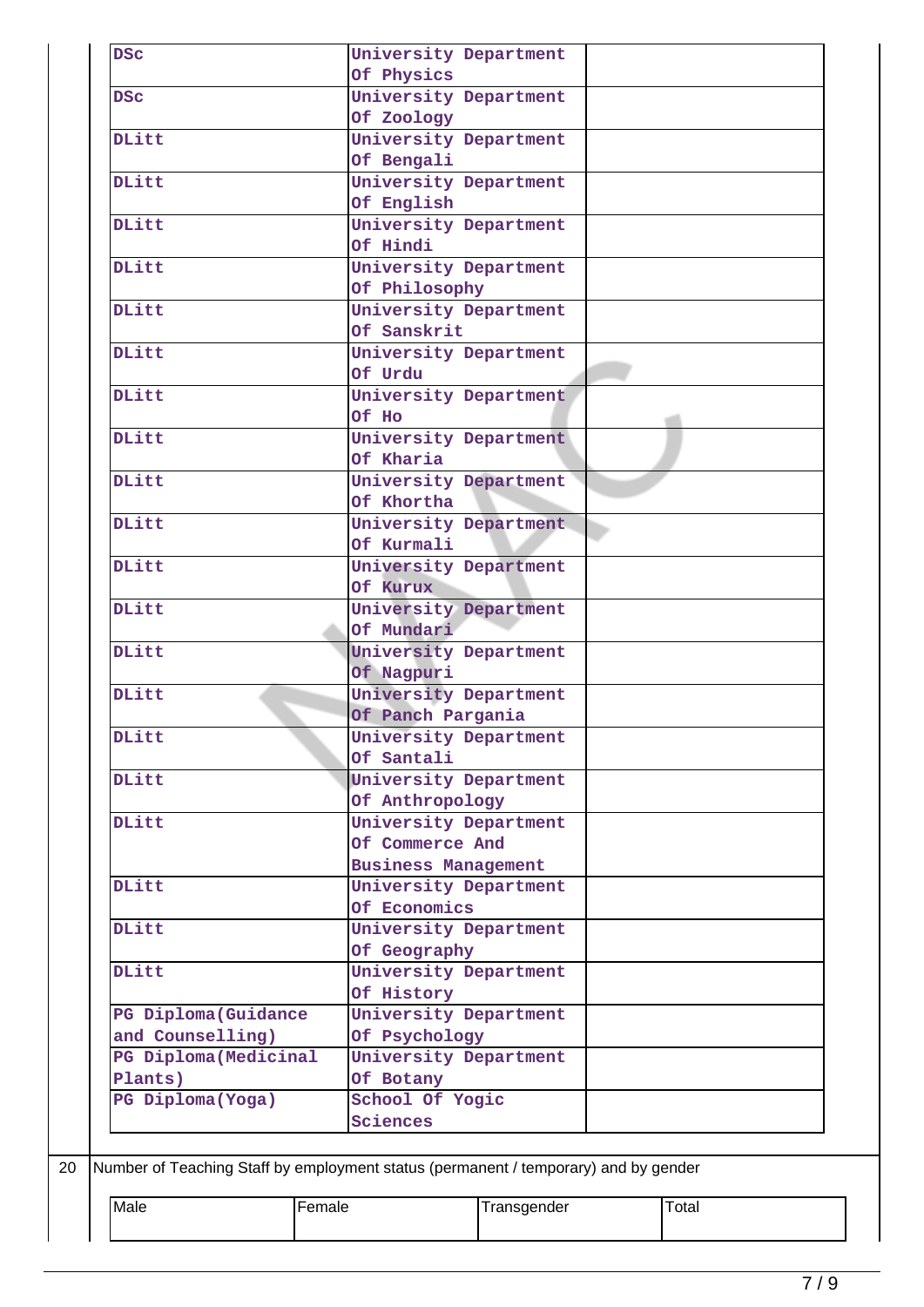|    | 76                                                                                                         | 66                                                                                                                                                                   | $\mathbf 0$                                        | 142                                                                                                                                    |
|----|------------------------------------------------------------------------------------------------------------|----------------------------------------------------------------------------------------------------------------------------------------------------------------------|----------------------------------------------------|----------------------------------------------------------------------------------------------------------------------------------------|
|    | 46                                                                                                         | 34                                                                                                                                                                   | $\Omega$                                           | 80                                                                                                                                     |
|    |                                                                                                            |                                                                                                                                                                      |                                                    |                                                                                                                                        |
| 21 |                                                                                                            | Number of Non-Teaching Staff by employment status (permanent / temporary) and by gender                                                                              |                                                    |                                                                                                                                        |
|    | Male                                                                                                       | Female                                                                                                                                                               | Transgender                                        | Total                                                                                                                                  |
|    | 215                                                                                                        | 73                                                                                                                                                                   | $\mathbf 0$                                        | 288                                                                                                                                    |
| 22 | Number of Students on roll by gender                                                                       |                                                                                                                                                                      |                                                    |                                                                                                                                        |
|    | Male                                                                                                       | Female                                                                                                                                                               | Transgender                                        | Total                                                                                                                                  |
|    | 2931                                                                                                       | 4927                                                                                                                                                                 | $\mathbf 0$                                        | 7858                                                                                                                                   |
| 23 |                                                                                                            | Does the institution have statutory cells / committees                                                                                                               | 1. Commitee for SC/ST<br>4. Anti-ragging Committee | 2.Grievance Redressal Committee<br>3. Internal Compliant Committee                                                                     |
| 24 | Date of establishment of IQAC                                                                              |                                                                                                                                                                      | 13/03/2013                                         |                                                                                                                                        |
|    | The minutes of IQAC meeting and Action Taken<br>Report should be uploaded on the institutional<br>website. |                                                                                                                                                                      | Date<br>20/04/2022                                 | <b>View Document</b><br>https://www.ranchiuni<br>versity.ac.in/index.p<br>hp?option=com_content<br>&view=article&id=212&<br>Itemid=497 |
|    |                                                                                                            |                                                                                                                                                                      |                                                    |                                                                                                                                        |
| 25 | <b>NAAC</b>                                                                                                | Date of submission of AQARs of last 4 years to                                                                                                                       | Date                                               | <b>View Document</b>                                                                                                                   |
|    |                                                                                                            |                                                                                                                                                                      | 30/09/2021                                         | https://www.ranchiuni<br>versity.ac.in/phocado<br>wnload/IQAC/AQAR%2020<br>20-21.pdf                                                   |
|    |                                                                                                            |                                                                                                                                                                      | 28/08/2021                                         | https://www.ranchiuni<br>versity.ac.in/phocado<br>wnload/IOAC/2017-18 a<br>gar_report.pdf                                              |
|    |                                                                                                            |                                                                                                                                                                      | 29/08/2021                                         | https://www.ranchiuni<br>versity.ac.in/phocado<br>wnload/IOAC/2019-2020<br>agar report.pdf                                             |
|    |                                                                                                            |                                                                                                                                                                      | 29/08/2021                                         | https://www.ranchiuni<br>versity.ac.in/phocado<br>wnload/IOAC/2018-19 a<br>gar report.pdf                                              |
| 26 |                                                                                                            | Has the institution made statutory declaration on the<br>institution website under Section 4 (1) (b) of the RTI<br>Act 2005 as issued and amended from time to time. | Yes                                                | https://www.ranchiuniversity.ac.in/inde                                                                                                |